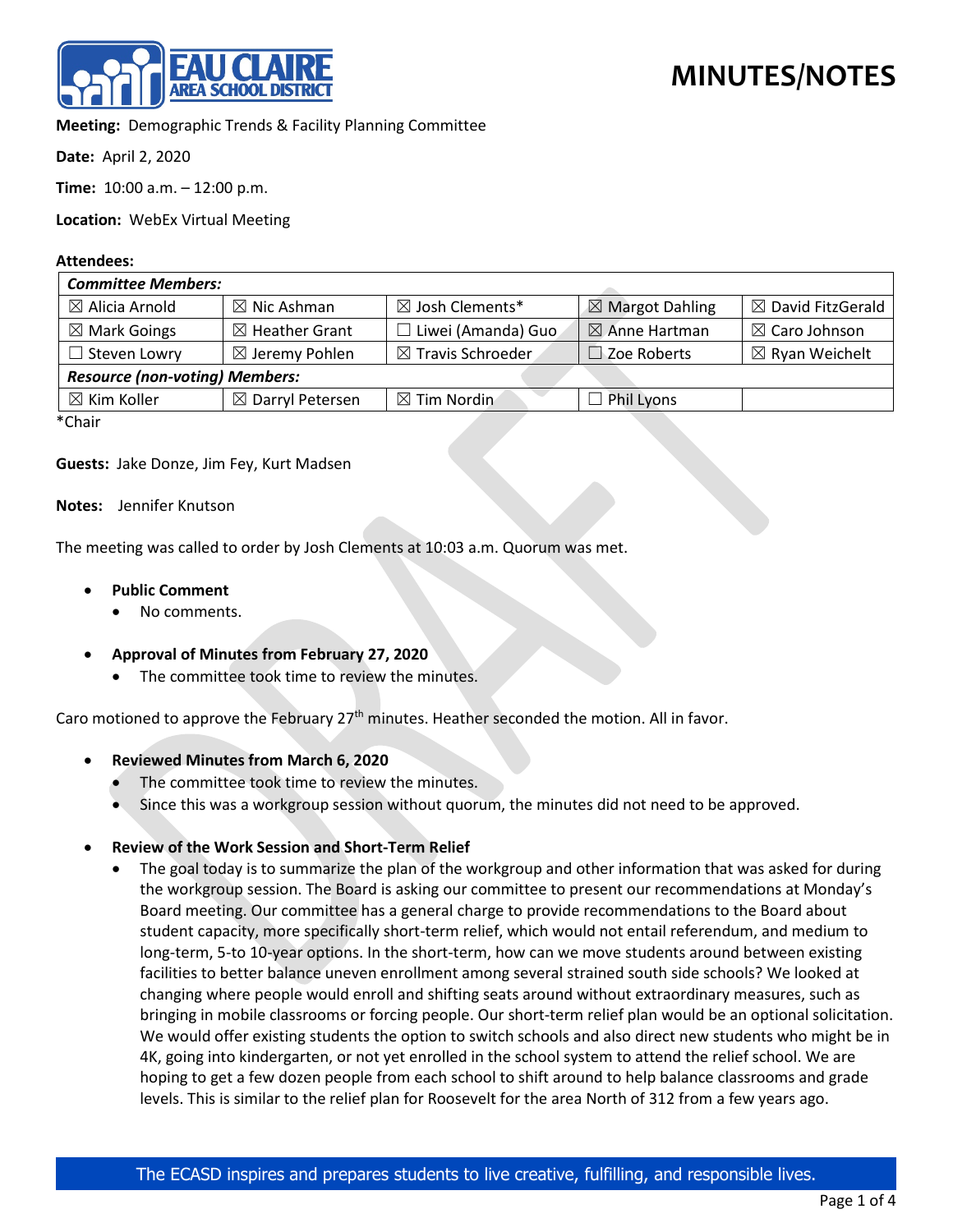- The workgroup decided upon 3 choice areas. Choice area 1 is Manz to Robbins. Historically, choice area 1 was originally within Robbins' boundary and moved to Manz in the past. This choice area would be east of Fairfax St., south of Clairemont Ave., west of Hwy 93, and north of Arthur St. Choice area 2 is Meadowview to Manz. This choice area would be east of Cummings Ave., south of Manz boundary, west of Fairfax St., and north of Golf Rd. Choice area 3 is Meadowview to Manz. This choice area would be east of Fairfax St., south of Arthur St., west of Hwy 93, and north of Golf Rd. These short-term relief boundaries may not be perfect but are close for preliminary numbers needed. Families new to the neighborhood, families with upcoming kindergarteners, or alternate school requests in the three choice areas would be personally contacted to discuss enrollment, capacity concerns, and would be given the offer to attend the choice school. For families that agreed to make the switch, the student would remain at the choice school through  $5<sup>th</sup>$  grade. The 3 areas are prioritized as choice 1, choice 2, and choice 3. In order for choice 2 to happen, we need choice 1 to happen first. We need students to agree to move from Manz to Robbins so that Manz would have room for students from the choice 2 area which would provide some relief to Meadowview. Ultimately, the committee agreed that Meadowview is at a critical point currently and does not have wiggle room. Robbins seams to have a little bit of wiggle room, and Manz is reaching capacity. Shifting students from Manz to Robbins would free up space at Manz in order to shift students from Meadowview to Manz. Choice 3 is largely dependent on how choice 1 and 2 go. If we need to move more kids to Robbins or more kids to Manz then we would implement choice 3. Choice 3 may or may not happen depending on the numbers. The number of children in choice area 1 is more than choice area 2. We are likely to get more movement from Manz to Robbins than Meadowview to Manz. Our goal is to not take a student and make them move. We really want to target new families and honor choice alternate school requests for family convenience, even though alternate school requests are not typically approved due to convenience.
- For Robbins, would we be looking at more sections of kindergarten and would those sections roll through every grade and have a ripple effect through the school? Yes, although if a family moves out of the choice neighborhood then the student would not be able to continue at Robbins. We would guarantee the choice school as long as the family lives in the choice area. Ultimately, is there a target number we are looking for and what are the rights of the kindergartener's sibling to go to the choice school? Meadowview is approximately at 96% capacity. Shifting 40 kids would bring Meadowview down to 86%. I don't know if we will hit that mark, but it would be nice to get Meadowview below 90% capacity if we could. Regarding what happens with siblings, using dual immersion as an example, we try to keep siblings together. An older sibling has the option to attend the same school as a dual immersion kindergartener. If an older sibling wanted to go to Robbins, we would approve that. If a choice kindergartener has a younger sibling and if we are still operating under this choice model when that sibling enters kindergarten, the younger sibling would also have the choice through their 5<sup>th</sup> grade year. However, if this choice is not still available, we would allow the family to stay together at the choice school only through the older sibling's 5<sup>th</sup> grade year. The younger siblings would go to their current boundary neighborhood school once the original kindergartener moves to  $6<sup>th</sup>$  grade. This is similar to the Sherman option for Roosevelt's relief plan.
- If we need to move 40 to Manz, we likely need to move 50 to Robbins, yes? Take the number lightly. If we could get 20 kids at this point it would bring down Meadowview's capacity to 90%. Do we need to move more kids to Robbins than we need to move to Manz? Manz is already quite full, but we don't want to create a problem moving kids to Manz. As we call families and get commitments, we need to watch capacity of all schools. We need to make sure the other school don't become overcrowded. This is the important part of the phases that we built into the plan so that we can't move kids into a school without moving kids out. As a Demo & Trends committee, we really look at capacity. As a principal, where the students fall in the grade level is much more impactful than percentage of capacity. They have to be X number of kids in the right grade levels to provide relief. If we are only providing kindergarten relief than that is only one grade level. Our target is also new families, not just incoming kindergarteners. Did the subgroup talk at all about not making it an option but mandatory? That would be equivalent to a boundary change and would require one-year notice. Choice area 1 and 3 are very transient areas causing more movement and would give us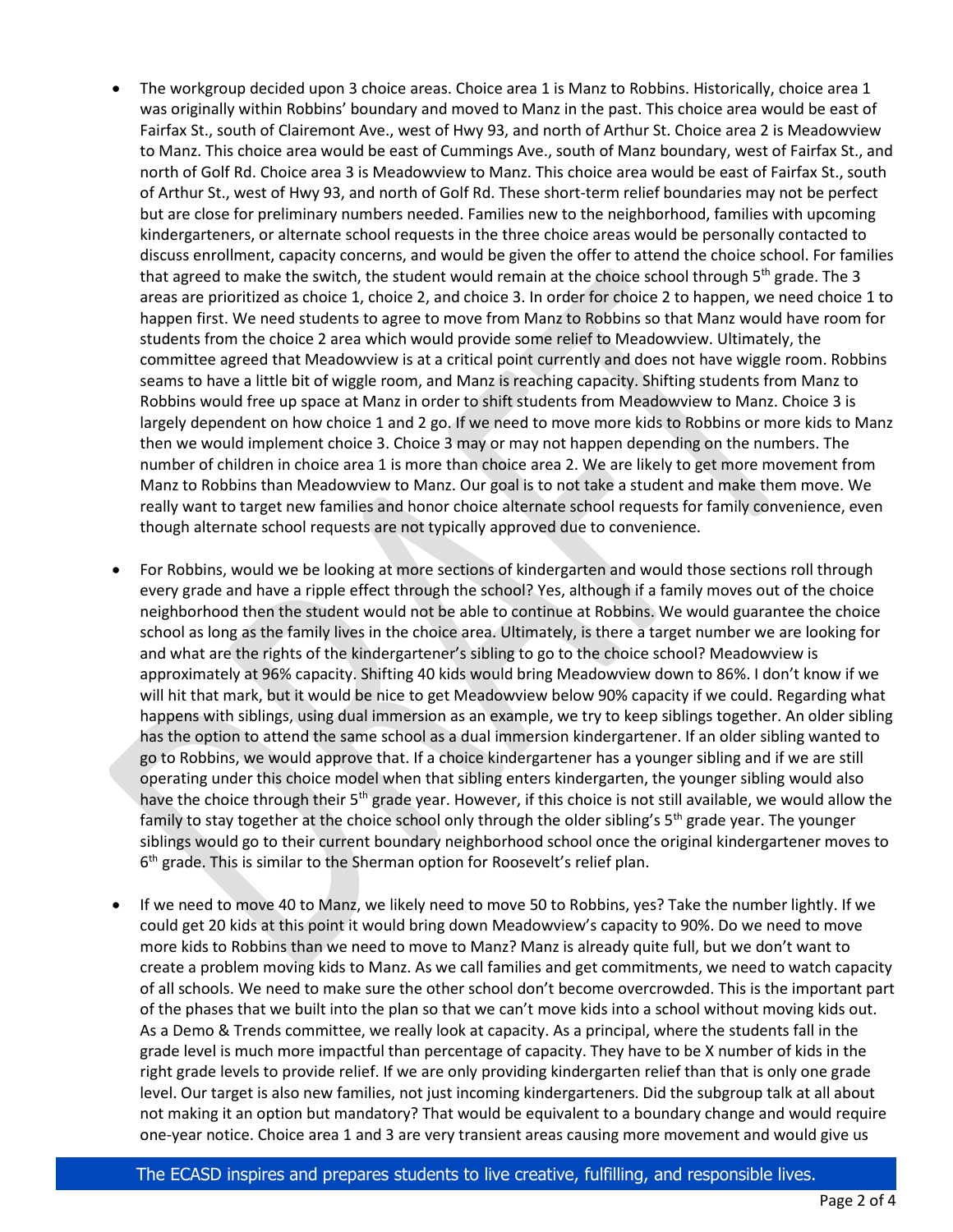more options. That is one of the more attractive part about those areas as people move in and out, and it fits with busing too.

- It is important to emphasize that the range of options are not great, and we are doing the best we can with the options of moving kids from one school to another. It addresses the concerns that we may not get people to move from the grade levels and schools that are most constrained, although that is our goal. We are trying to utilize the tools that are voluntary at this point. Also recognize that this is a two-year fix. We will hopefully have a new capacity planned. If that changes, and we don't get new capacity then we may have to revisit this. We are assuming new capacity will be available to handle these constraints and that we would only be using voluntary tools for new students. Hopefully this will give schools a little bit of breathing room realizing that we won't see huge changes and may not get to the comfortable target given how tight the buildings are. Do we have any numbers in the next couple years of growth? Along with the discussion of administrative support, the group discussed counseling support and interventionalist support for students. We do have some preliminary numbers from the City of Eau Claire. Generally, it only shows what developments have been approved for building permits. It does show some developments in Robbins' area, along with other south side school boundaries. Looking ahead may see most development on far west side. Each school on south side will see new dwelling units based on 2019 permits issued. We won't know when people actually move in. This is just within the city limits. No information has been received by the County yet.
- This is a temporary short-term solution for the fall of 2020 until we get a referendum proposal together for long-term relief. We need to get this in front of the School Board as soon as possible for fall implementation. Then we go back and look at long-term solutions. We have put a lot of time and thought into this. The principle is to help the vast overcrowding at Meadowview right now while not overwhelming the other schools. This one has a lot of pros to it, from a transportation standpoint and the transient nature of the area to not disrupt settled families. This is a minimally disruptive solution and has a lot of benefits.
- The workgroup had asked Darryl to do some research on short-term relief plan B to move some mobile classrooms into Meadowview and potentially Manz. All south side principals were asked for their ability to collapse classrooms. Putnam Heights could collapse 1 classroom which would combine two spaces and open up one space. Meadowview cannot collapse anymore. Robbins could potentially rearrange to squeeze in a few classroom spaces, if needed, but it wouldn't be ideal. Manz, based on class sizes and bubble classes might have space or could come up with one flexible spot. This is why Meadowview definitely needs mobile classrooms and Manz potentially needing mobile classrooms if we don't recommend Relief Plan A.
- Darryl reached out to mobile classroom companies. Received feedback from two companies. One company no longer rents units. The other company, Pac Van, only has an 8 classroom pod which is bigger than what we need. Darryl asked about a two classroom setup, but Pac Van said that they did not have any of those available. Lead time and availability is lacking. Unknown as to when the units would be available. Need to look at size and where to place the units on site. We would be responsible for meeting codes. It would be our responsibility to provide plumbing, water, electricity, and waste disposal. Not enough information was provided for a full cost yet but will continue to research. In the past, we had a number of units around our district that were double wide trailers remodeled to meet our needs. Unfortunately, this is too short of notice for mobile classrooms to happen. At this point, it does not sound like a plan B is viable.
- To answer previous questions regarding impact on demographics and services. As a short-term solution, demographics won't affect Title grants for additional staffing or smaller class sizes, as such grants are based on long-term trends. Educational services, such as special education programming and EL programming follow the students, and the staff follow the program. We would ensure the students' needs are taken care of. Commissioner Nordin previously asked if we had considered what might be some other programming that may not necessarily follow the children, for example, counselors. What is the ratio of counseling to